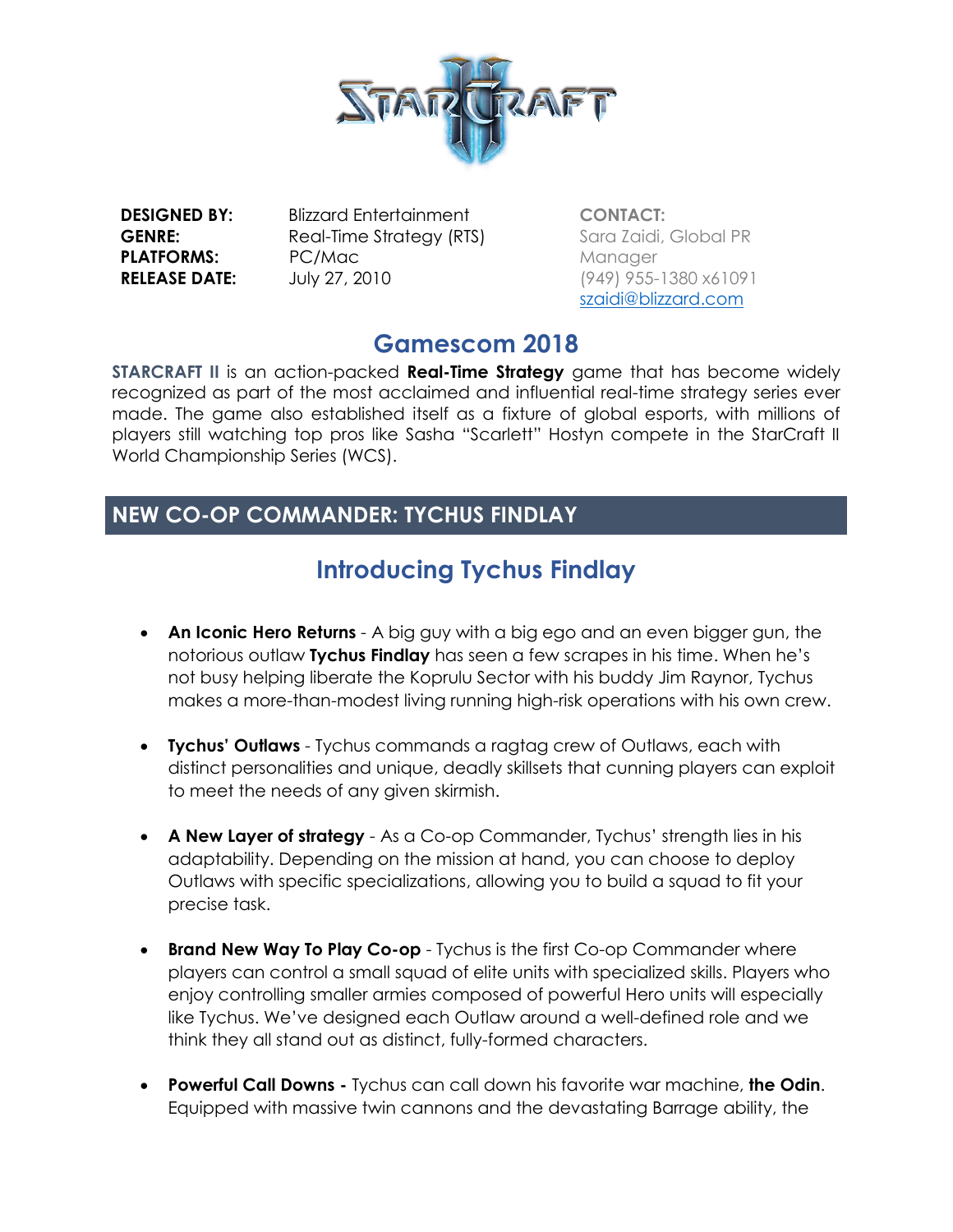Odin can further upgraded with the 'Big Red Button', giving Tychus the ability to clear a path with nuclear power.

• **Strategic Mobility -** The construction of Medivac Platforms will grant the Heaven's Devils tactical mobility in the form of **Medivac Pickups**. Not only can you engage or retreat in a pinch, but the Medivac will fully heal anyone it transports and provides them with a temporary cloaking field.

### **TYCHUS' OUTLAWS**

## **A ruthless and adaptable fighting force**

Whether a problem calls for brute force, subterfuge, or raw firepower, Tychus and his crew are adequately equipped to handle it. There are three designations for the outlaws that make up his crew: **The Guns, The Muscle**, and **The Fixers**. These Outlaws offer a whole new level of strategy and adaptability when you're in the heat of battle.

- **The High Single-Target Damage Dealer Crooked Sam** is a Reaper who excels at dealing heavy damage against individual targets. His Demolition Charge can eradicate the largest foes while his Shade Suit helps him stay in the thick of the fight and go toe-to-toe with the fiercest enemies.
- **The Anti-Air, Crowd Control Specialist** The Warhound **James "Sirius" Sykes** can deploy turrets to deal and soak up damage. His upgrades increase his potency against air units and can cause his enemies to run in fear, disabling their attacks.
- **The Anti-light Tank** The Firebat **Miles "Blaze" Lewis** is perfect for dealing with masses of weak ground units. Drenching his foes in oil and igniting them with his twin flamethrowers, Blaze leaves nothing behind but ash and cinder.
- **The Bruisier and Initiator Rob "Cannonball" Boswell** is one tough HERC and can take loads of punishment. Now only can completely restore his health when taking fatal damage, but he can grapple himself straight into a fight, stunning any enemies in the area.
- **The Anti-Armor Tank Kev "Rattlesnake" West** is a Marauder who is adept at supporting friendly units and dealing with armored ground units. He can use Deploy Revitalizer to heal his teammates and boost their attack speed.
- **The Mind Control Specialist Vega** is a Ghost who uses her potent psionic abilities to dominate the mind of her opponents. She can temporarily mind control the